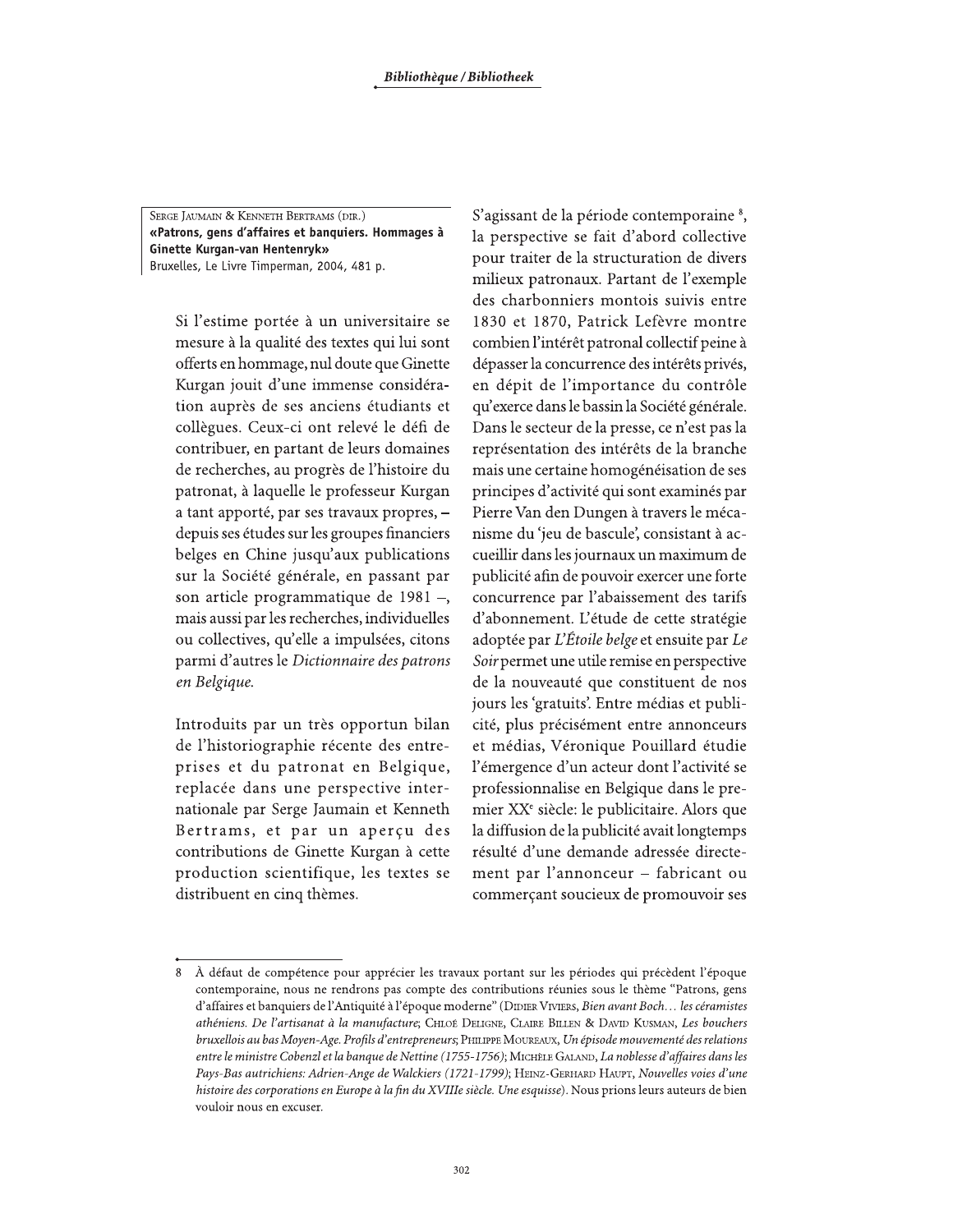ventes – à un média, les agences de presse, vendeuses d'espaces publicitaires dans les médias, ont progressivement été chargées de concevoir le message publicitaire; dans le même temps, certains annonceurs produisant des biens de grande consommation ont développé leur propre service de publicité. En amont des activités et de l'organisation du monde patronal se pose évidemment la question de la formation de ses dirigeants, qui conduit K. Bertrams à s'interroger sur les relations entre l'enseignement supérieur et le monde des affaires. Il souligne la concomitance, à la charnière des XIX<sup>e</sup> et XX<sup>e</sup> siècles, entre le développement des écoles de commerce, dont en particulier l'École de commerce Solvay, et la transformation des études d'ingénieur civil sous l'effet d'un débat qui oppose les tenants de la "science industrielle" et ceux qui défendent l'idée d'introduire des cours pratiques dans le curriculum. Ces deux filières de formation des entrepreneurs et cadres demeurent toutefois étanches jusqu'aux lendemains de la Seconde Guerre mondiale. Le texte de Valérie Piette superpose les perspectives individuelles et collectives, rappelant l'action de figures féminines importantes dans la vie des affaires et leur organisation dans une Association belge des femmes chefs d'entreprises, à une époque où la situation juridique de la femme, en particulier de la femme mariée, peut entraver son activité de dirigeante d'entreprise.

Les contributions réunies en quatrième partie articulent également l'individuel et le collectif pour étudier des itinéraires patronaux. Exploitant des sources judiciaires, Rolande Depoortere a tenté de dégager, d'une quarantaine de dossiers de requête en réhabilitation d'entrepreneurs faillis, le profil de ces requérants; elle montre, à rebours des images d'irréversible déchéance, la possibilité donnée à certains faillis de restaurer leur position professionnelle. Partant de travaux récents consacrés au patronat d'origine étrangère et de sa connaissance personnelle de la communauté italienne, Anne Morelli propose une première mise à l'épreuve des hypothèses habituellement retenues pour expliquer la réussite de patrons issus de l'immigration, - la théorie de la niche, du créneau professionnel, et l'idée d'un nécessaire passage par le statut de travailleur indépendant -; ses résultats la conduisent à proposer une réflexion méthodologique portant, d'une part, sur la nécessité de situer les trajectoires individuelles des entrepreneurs par rapport à leur passé familial et à leur réseau de sociabilité et, d'autre part, sur le caractère aussi irremplaçable que délicat de l'usage de sources orales pour ce type d'histoire. Sans disposer d'archives privées, Serge Jaumain est parvenu à retracer le parcours professionnel et les très nombreux engagements – soutien à la construction européenne, à la paix et au désarmement, et enfin à la culture, la formation et la recherche scientifique dans le cadre de la fondation qui porte son nom - d'Émile Bernheim, fondateur des grands magasins belges À l'Innovation.

Les sept contributions qui forment la dernière partie du livre examinent diverses formes d'engagement de personnalités ou collectivités patronales dans la vie sociale. S'appuyant principalement sur des sources imprimées, Éliane Gubin et Jean Puissant suivent l'évolution des positions du patronat catholique belge à l'égard du travail féminin entre 1840 et 1940. Ils montrent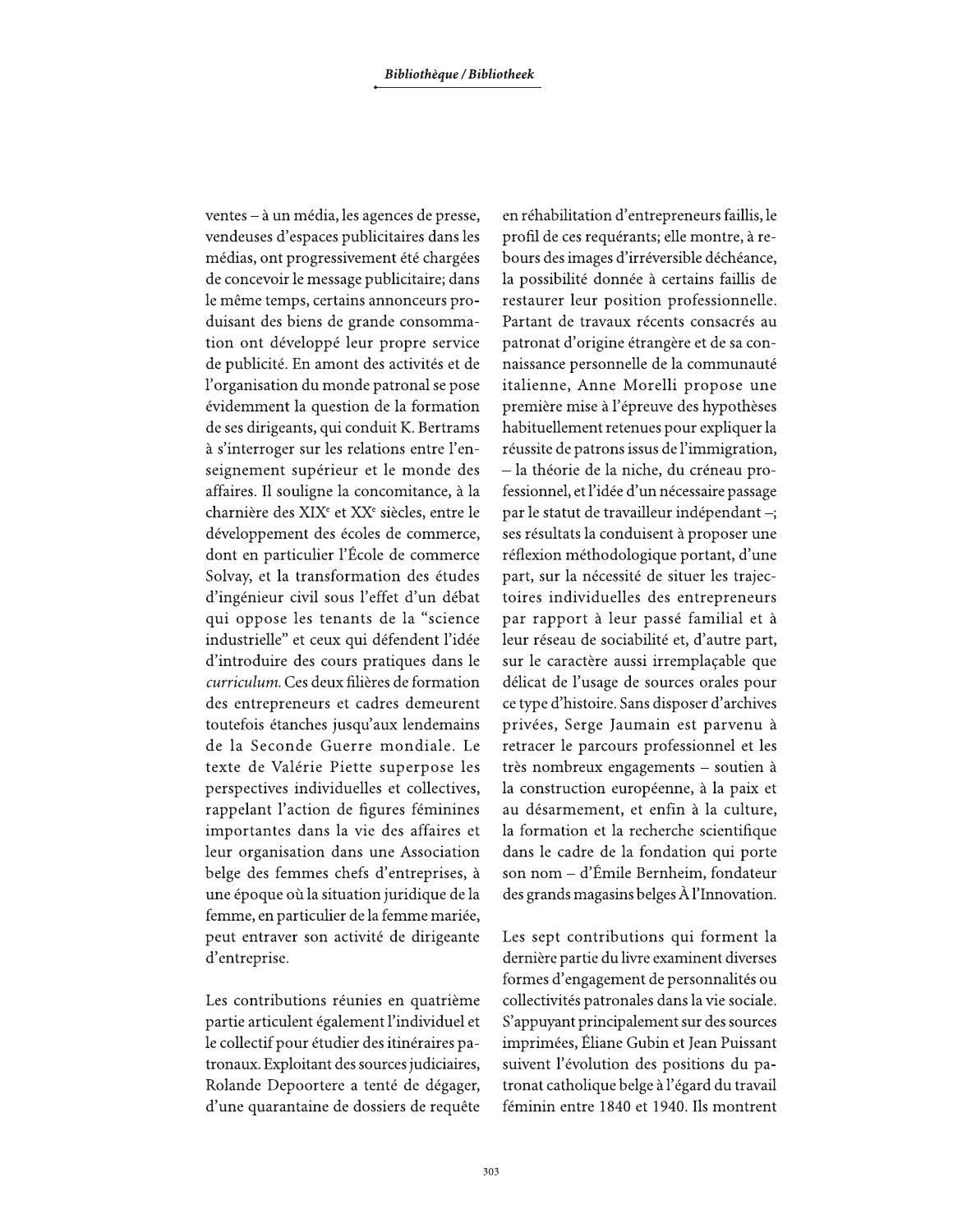comment la construction progressive du discours visant l'interdiction de ce travail a toujours été contournée par ce patronat pour des raisons d'intérêt industriel, justifié en fin de période par le caractère non substituable d'aptitudes prétendument féminines, qui fonde surtout la discrimination salariale à l'égard des travailleuses. Une même tension entre discours et pratique est examinée par Samuel Tilman, qui s'interroge sur l'incompatibilité entre l'exercice de mandats politiques et de hautes responsabilités dans le monde bancaire et financier, au cours du siècle qui suit l'indépendance de la Belgique. Si cette incompatibilité a bien été périodiquement discutée dans les enceintes parlementaires, l'auteur montre à quel point certains financiers n'ont pas manqué de poursuivre leur intérêt en s'appuyant sur les mandants politiques dont ils étaient investis. Une chronologie de l'engagement politique des hommes d'affaires peut être dégagée. S'ils sont présents au Parlement avant 1914 mais ne détiennent pas alors de portefeuilles ministériels (à deux brefs contre-exemples près), ils occupent des fonctions exécutives dans l'Entre-deuxguerres, particulièrement entre 1926 et 1935, quand les banquiers Franqui, Houtart et Lippens se voient confier d'importantes responsabilités ministérielles. Si, avant la Seconde Guerre, ces pratiques ont été régulièrement dénoncées par les socialistes et les communistes, ces derniers ont été amenés à revoir leur perception du monde patronal lorsque, sous l'Occupation, certains patrons financèrent les mouvements de résistance. À travers la figure de Franz Vuidar, ingénieur en chef aux Constructions électriques de Belgique (entreprise liée aux ACEC dès 1939) qui prit d'importantes responsabilités au

sein des Partisans armés, José Gotovitch observe la difficulté créée par le maintien d'une ligne critique très dure, exprimée notamment dans la presse clandestine, à l'égard de personnalités patronales qui apportent une aide financière autant que des renseignements. Trois contributions questionnent le rapport entre le monde patronal et l'art. Christine Dupont s'interroge sur la vision du patron mécène qui se forme dans le monde artistique belge à la fin du XIX<sup>e</sup> siècle; elle montre notamment que, loin de la figure du créateur maudit en rupture de bourgeoisie, certains artistes acceptent sans difficulté l'idée d'appartenir au même milieu social que les patrons, tout en regrettant le mécénat aristocratique d'Ancien Régime auquel les pouvoirs publics ne se sont guère substitués. Étudiant la figure célèbre d'Adolphe Stoclet sans disposer de papiers personnels et donc contrainte à l'usage de sources indirectes, Valérie Montens cerne l'engagement du grand financier bruxellois dans diverses institutions artistiques (Musée royaux d'art et d'histoire, Musées royaux des beaux-arts et Fondation égyptologique reine Élisabeth), élargissant ainsi son image de collectionneur exemplaire en son palais de l'avenue de Tervuren. Si l'art funéraire a déjà été largement étudié, notamment sous la forme des monuments aux morts édifiés au lendemain des grands conflits contemporains, Jean-Jacques Herreweigh entreprend ici l'étude des statues et monuments, visibles en plein air dans l'espace public, dédiés à des patrons. Outre un relevé inédit de ce patrimoine en Belgique, brièvement commenté, l'auteur procède à l'examen approfondi des statues dédiées à John Cockerill, en particulier des péripéties qui accompagnent l'édification de la statue bruxelloise de l'industriel sérésien.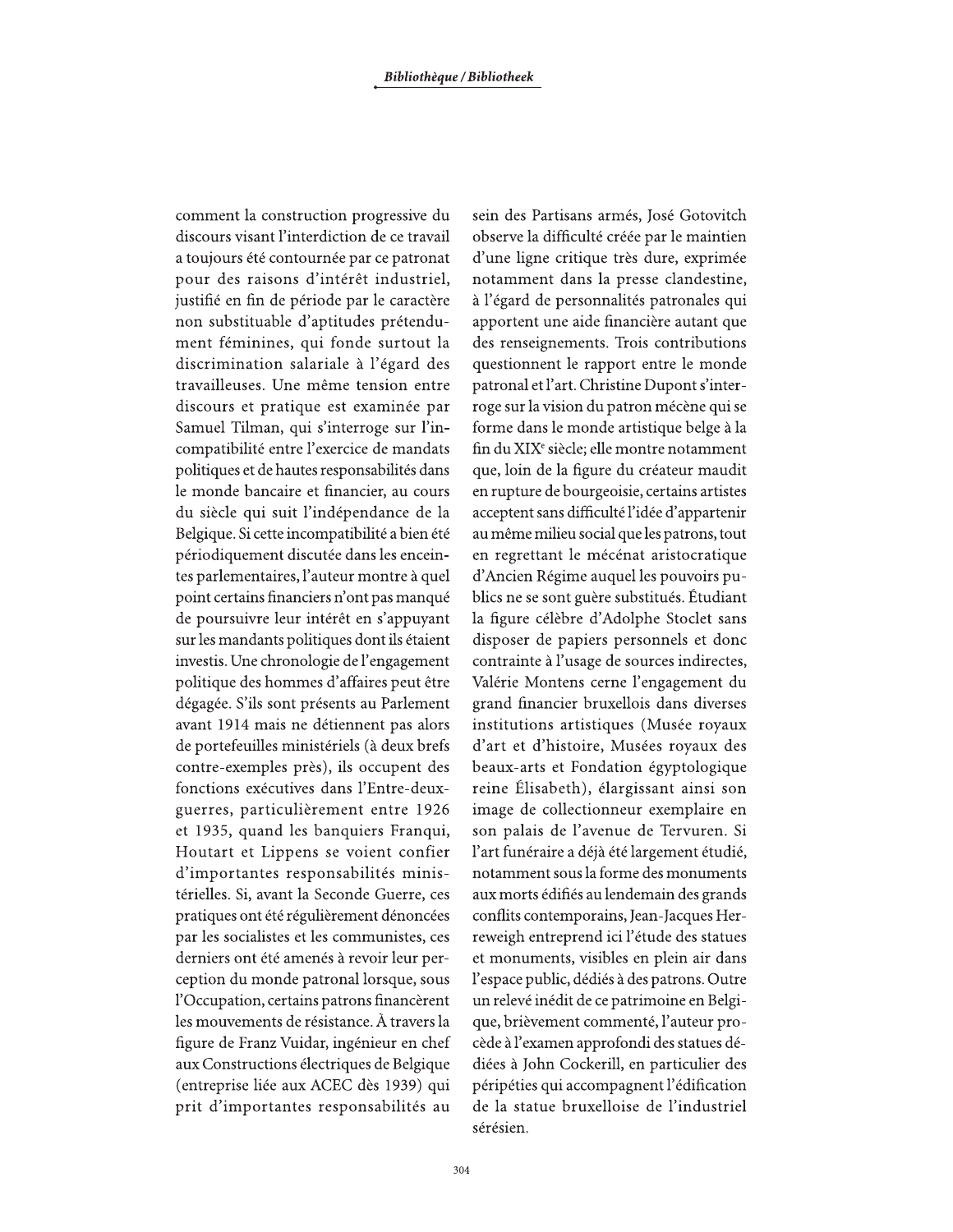À la différence des textes déjà évoqués, la troisième partie de ce volume d'hommages traite d'abord des entreprises, sous l'angle de leur gestion et de leur performance. Cette partie s'ouvre par une réflexion méthodologique de Youssef Cassis sur la contribution des historiens à la mesure de la performance des entreprises, - à définir idéalement par cinq critères: taille, profits, longévité, mesure physique des performances, image -, qu'il résume comme la combinaison d'une analyse quantitative sur la longue durée et d'une approche institutionnelle de l'entreprise. Ceci implique notamment, à l'instar d'une démarche prosopographique, la constitution de larges collections d'études microéconomiques d'entreprises, qui permettent de situer les performances d'une entreprise, voire d'une branche, par rapport à des ensembles plus larges qui les incluent. Se plaçant à l'échelle d'une entreprise particulière, la firme automobile italienne Lancia à l'époque de son existence indépendante (1906-1969), Franco Amatori montre comment cette entreprise a résisté aux crises qui ont emporté des entreprises automobiles de taille comparable, en ne suivant pas le modèle de l'autre entreprise turinoise engagée dans la production de masse fordienne et en privilégiant plutôt la fabrication de véhicules de grande qualité. Mais il décrit également le déclin de la firme, amorcé avec le décès de son fondateur, qu'il explique notamment par des choix managériaux tournés vers le passé de la firme, lui faisant manquer le tournant de la motorisation massive de l'Italie au début des années 60 et la contraignant à passer sous le contrôle de la FIAT. Il est à nouveau question de gestion d'entreprise dans la contribution de Guy Vanthemsche, qui s'est penché sur les archives du Comité intérieur colonial de la Société générale de Belgique, - constitué en 1928 au lendemain de l'absorption de la Banque d'outremer -, pour étudier les outils et procédures adoptés pour le pilotage à distance de l'empire colonial de la holding. Croisant l'histoire de la gestion et celle des dirigeants d'entreprise, Pierre Lanthier montre comment le groupe belge Empain a développé ses activités en France en s'appuyant très largement sur des cadres français et en réservant aux administrateurs belges une mission de surveillance. C'est la permanence, de l'Ancien Régime à nos jours, d'une institution économique qui constitue le propos de Greta Devos. Celle-ci montre comment les anciennes corporations de dockers du port d'Anvers se sont adaptées tant aux contraintes politiques, dont l'abolition des corporations, qu'aux transformations techniques qui touchent le transport maritime, depuis la navigation à vapeur jusqu'à l'introduction des conteneurs.

Pour rappeler peut-être l'importance de l'engagement de Ginette Kurgan dans la vie de son alma mater, l'ouvrage se clôt par la réflexion, - appuyée par une revue de la littérature économique consacrée à l'enseignement supérieur -, de Françoise Thys-Clément, ancien recteur de l'ULB, sur l'avenir des universités dans le paysage européen, qui appelle, à tout le moins, un refinancement public sérieux.

La variété thématique et la richesse des contributions montrent le chemin parcouru depuis le temps où Ginette Kurgan écrivait que "l'histoire du monde patronal reste à faire en Belgique"; non seulement, ce monde est devenu un terrain d'étude à